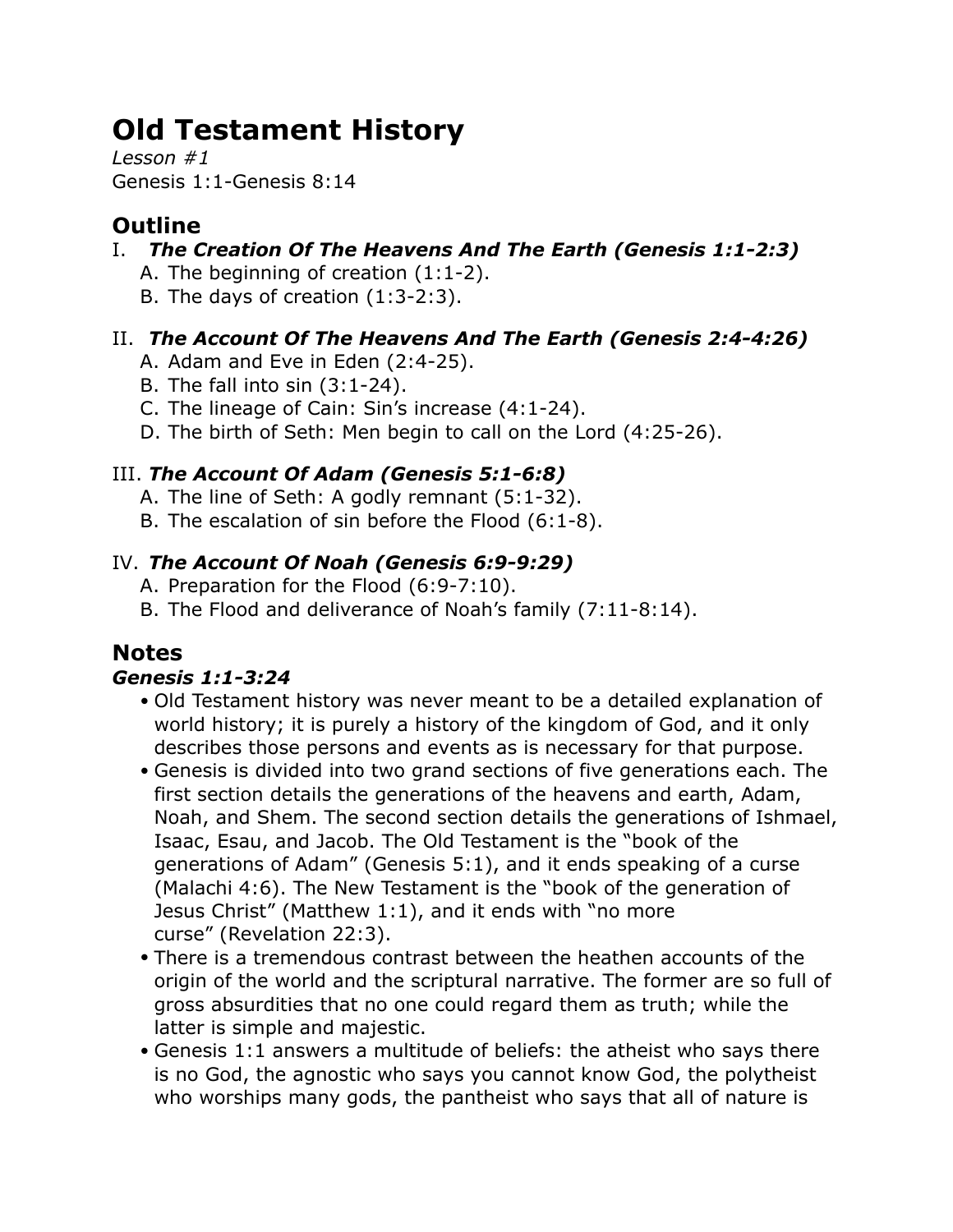God, the materialist who says that matter is eternal and not created, and the fatalist who says that there is no divine plan behind creation and history.

- The Holy Spirit was involved in creation (Genesis 1:2; Job 26:13; 33:4; Psalm 104:30), as was the Son (John 1:1-3; Ephesians 3:9; Colossians 1:16).
- God, by setting apart the Sabbath day, indicated that worship was the proper relationship between man and his Creator. He also laid in Eden the foundation of civil society by the institution of marriage of family (cf. Mark 10:6, 9).
- The expression "created man in His own image" refers to the intelligence with which God endowed man (including mind, will, emotions, and freedom), the immortality which which He endowed man, and the perfect moral and spiritual nature which man at the first possessed. Everything was "very good" (perfect for its purpose) except the loneliness of Adam.
- It now only remained to test man's obedience to God, and to prepare him for higher and greater privileges than those which he already enjoyed. Adam was given dominion -- a ruler can only rule others if he can rule himself. The tree of life in the garden was probably a symbol and pledge of a higher life, which we would have presumably inherited if our first parents had continued in obedience to God. If they had eaten of the tree, they would have lived forever in their sinful state.
- Christ partook of our human nature that we might be partakers of His divine nature. "Much more" in Romans 5 shows that we did not just get back to our original state, but we now have the possibility to go far beyond into eternity.
- God, in His infinite mercy, did not leave man to perish in his sin. He was indeed driven forth from Paradise, for which he was no longer fit. When our first parents left the garden of Eden, it was not without hope. They carried with them the promise of a Redeemer. Therefore, the foundations of the Christian life was laid in Paradise.

### *Genesis 4:1-26*

- Chapter 3 was man against God, and chapter 4 is man against man. Cain gave way to feelings of anger and jealousy (cf. Matthew 5:22). Cain became a "walking sermon" on the grace of God and the tragic consequences of sin (1 John 3:12; Jude 11). In mercy, God spoke to him of his sin. He warned him of its danger, and pointed to the way of escape. He opened to man another path. He set before him the hope of faith.
- Moses takes us to the highest point in the lives of the two brothers. The religion of Abel leads to righteousness while the religion of Cain leads to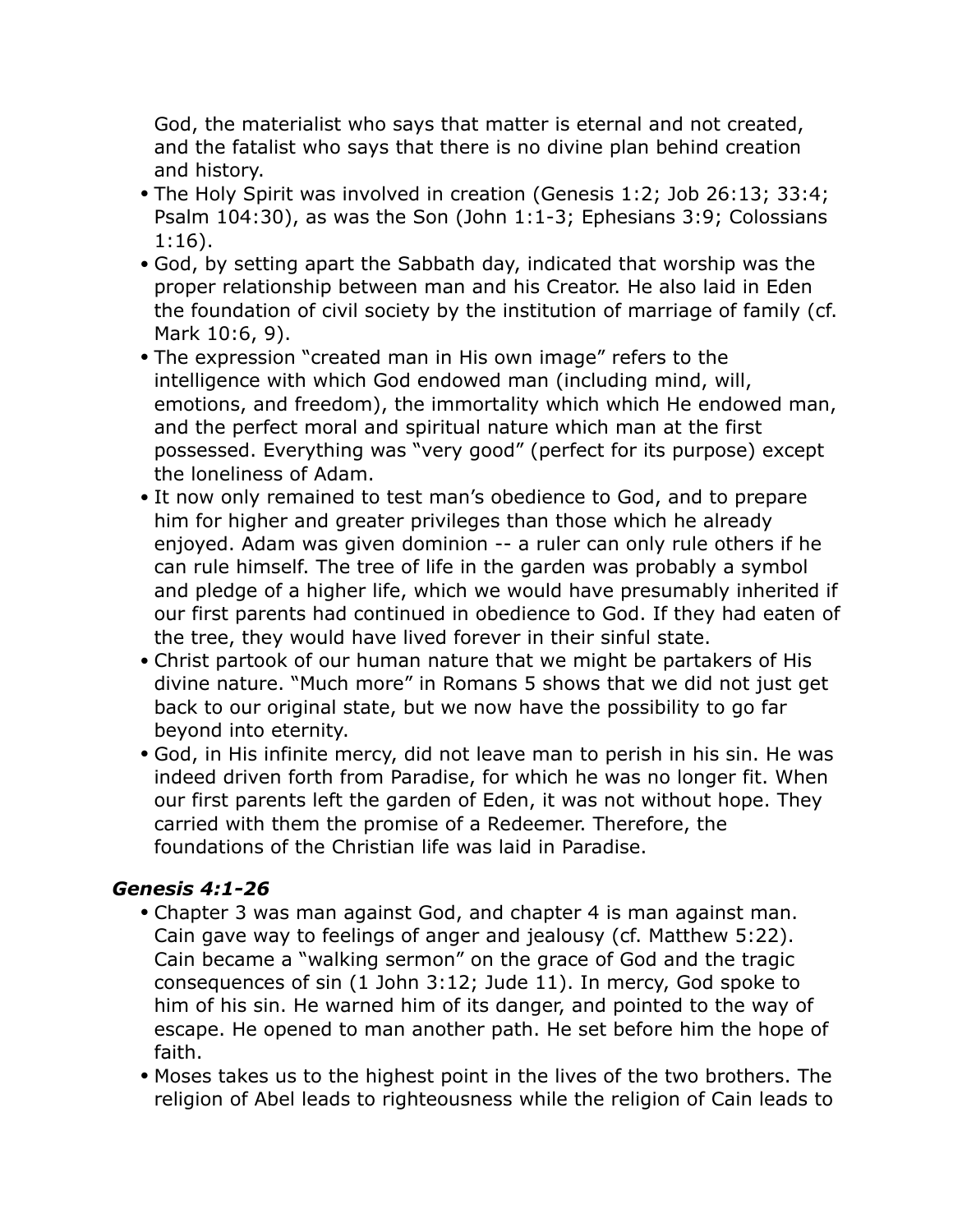man pleasing himself (Hebrews 11:4). But the faith which prompted the sacrifice of Abel, and the way of faith which characterized Cain, must, of course, have existed and appeared long before.

- This episode teaches us that no punishment, however terrible, can ever have the effect of changing the heart of a man, or altering his state and the direction of his life. The punishment did not lead him to repentance, only to a fear of the consequences.
- There is a separation of all mankind into two classes -- the Sethites and the Cainites. All of the children of Adam grouped themselves according to their spiritual tendencies. Lamech was the seventh generation from Adam on Cain's side and he displeased God. With him, the record of the Cainites ceases. Enoch was the seventh generation from Adam on Seth's side and he pleased God.

#### *Genesis 4:1-26*

- The place of Abel could not remain unfilled if God's purpose of mercy was to be carried out. Accordingly He gave to Adam and Eve another son, whom his mother significantly called "Seth" or "appointed."
- By the time we reach Lamech, the character and tendencies of the whole race appear to be fully developed. It should come as no surprise that within so few generations, and in the lifetime of the first man, almost every commandment and institution of God should already be openly set aside, and violence, lust, and ungodliness prevail upon the earth.
- It is interesting to note that the names of Lamech's children point to the "lust of the eye" and the "lust of the flesh," just as the occupations of Lamech's sons point to the "pride of life." It is also very remarkable to note that the Cainite race manifests the characteristics of heathenism, as we find among the most advanced nations of antiquity, such as Greece and Rome.
- When Enos comes along, "men began to call upon the name of Lord." There is now a distinct and open profession of the vital difference between the two races. We have now reached the first great period in the history of the kingdom of God -- an outward and visible separation between the two parties.
- This separation and coming out from the world is what to this day each one of us must do for ourselves, if we would take up the cross, follow Christ, and enter into the kingdom of God.

### *Genesis 5:1-32*

• Every generation lived its appointed time; they transmitted the promise to their sons; and then, having finished their course, they "died in faith"(Hebrews 11:13). This is all we know about the majority of them.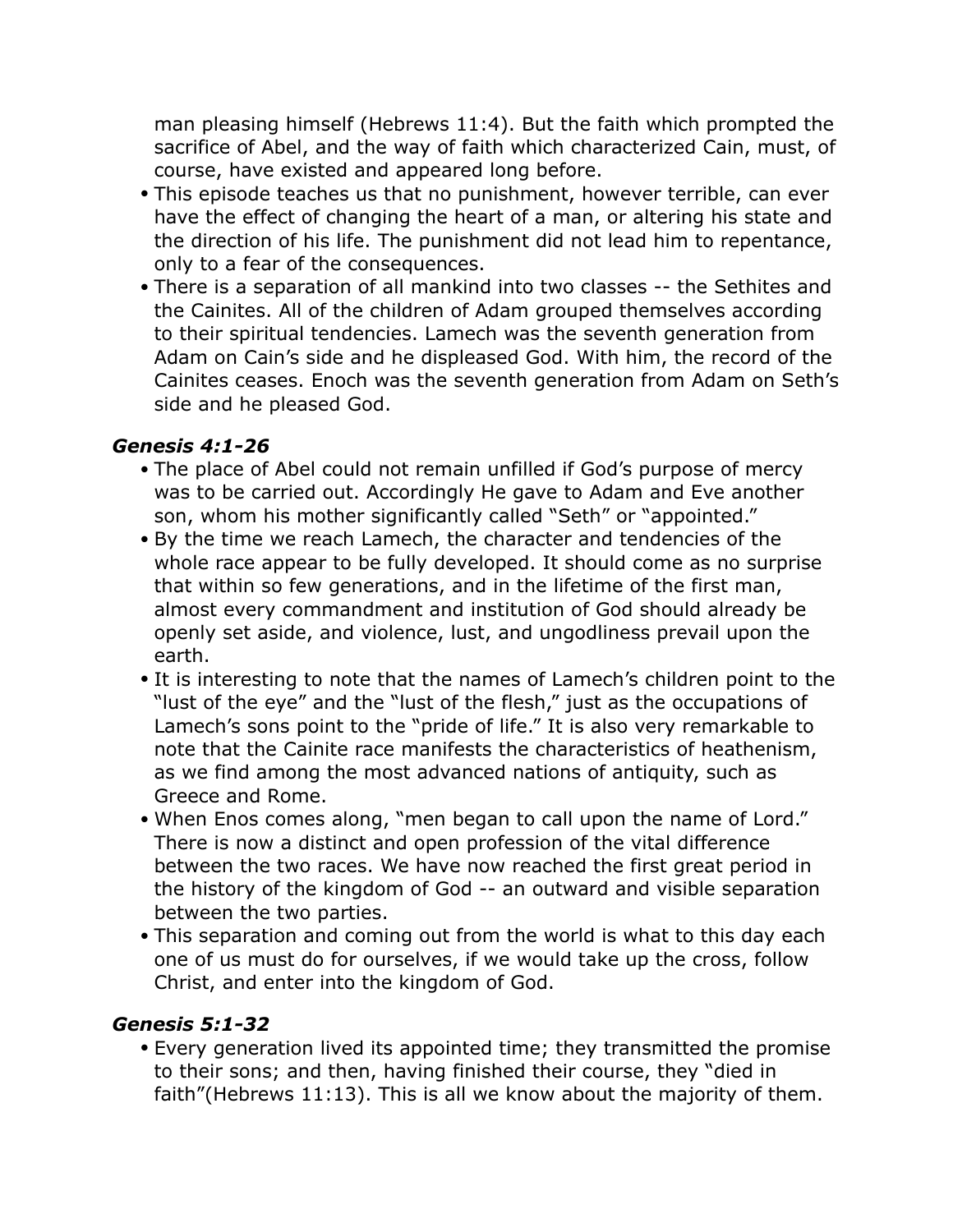But the emphatic repetition in each case of the words, "And he died," with which every genealogy closes, tells us that "death reigned from Adam unto Moses" (Romans 5:14).

- The one exception to this rule is Enoch. His life and his translation are connected with his "walk with God." This expression is unique in scripture, and except in reference to Noah (Genesis 6:9), only occurs again in connection with the priest's dealings with God in the holy place (Malachi 2:6). It is indicative of a peculiarly intimate, close, and personal converse with God. His translation was like Elijah's (2 Kings 2:10), and like the saints who are alive at the second coming of the Lord (1 Corinthians 15:51-52). Enoch's shortened life was a relief from the work and toil which sin has brought upon this world.
- When Enoch was "translated" only Adam had died: Seth, Enos, Cainan, Mahalaleel, and Jared were still alive. On the other hand, not only Methuselah, the son of Enoch, but also his grandson Lamech, who at the time was 113 years old, must have witnessed his translation. Noah was not yet born.
- Evidently Lamech felt the burden of toil upon an earth which God had cursed, and looked forward to a gracious deliverance from the misery and corruption existing in consequence of it, by the fulfillment of the divine promise concerning the Deliverer. In longing hope of this he called his son Noah.
- In the case of Noah, scripture no longer mentions, as before, only one son; it gives us the names of the three sons of Noah, to show that from henceforth the one line was to divide into three, and they were to become the founders of human history.

#### *Genesis 6:1-22*

- The long continuance of life was absolutely necessary for the earth to be rapidly populated. Lamech died only five years before the Flood, and his father Methuselah, the longest lived man, in the year of the Flood.
- But, on the other hand, it was possible to pervert this long duration of life to equally evil purposes. The corruption of mankind reached its highest point when even the difference between the Sethites and the Cainites became obliterated by intermarriages between the two parties from sensual motives.
- The "nephilim" were not angel-man hybrids, but were "men of violence" or "tyrants." It was a period of violence, lust, and universal unbelief of the promise. With the virtual extinction of the Sethite faith and worship, no further hope remained, and that generation deserved to be completely swept away in judgment.
- When we read that God repented, it is merely a concession to our human way of speaking. It is the sorrow of divine love over the sins of